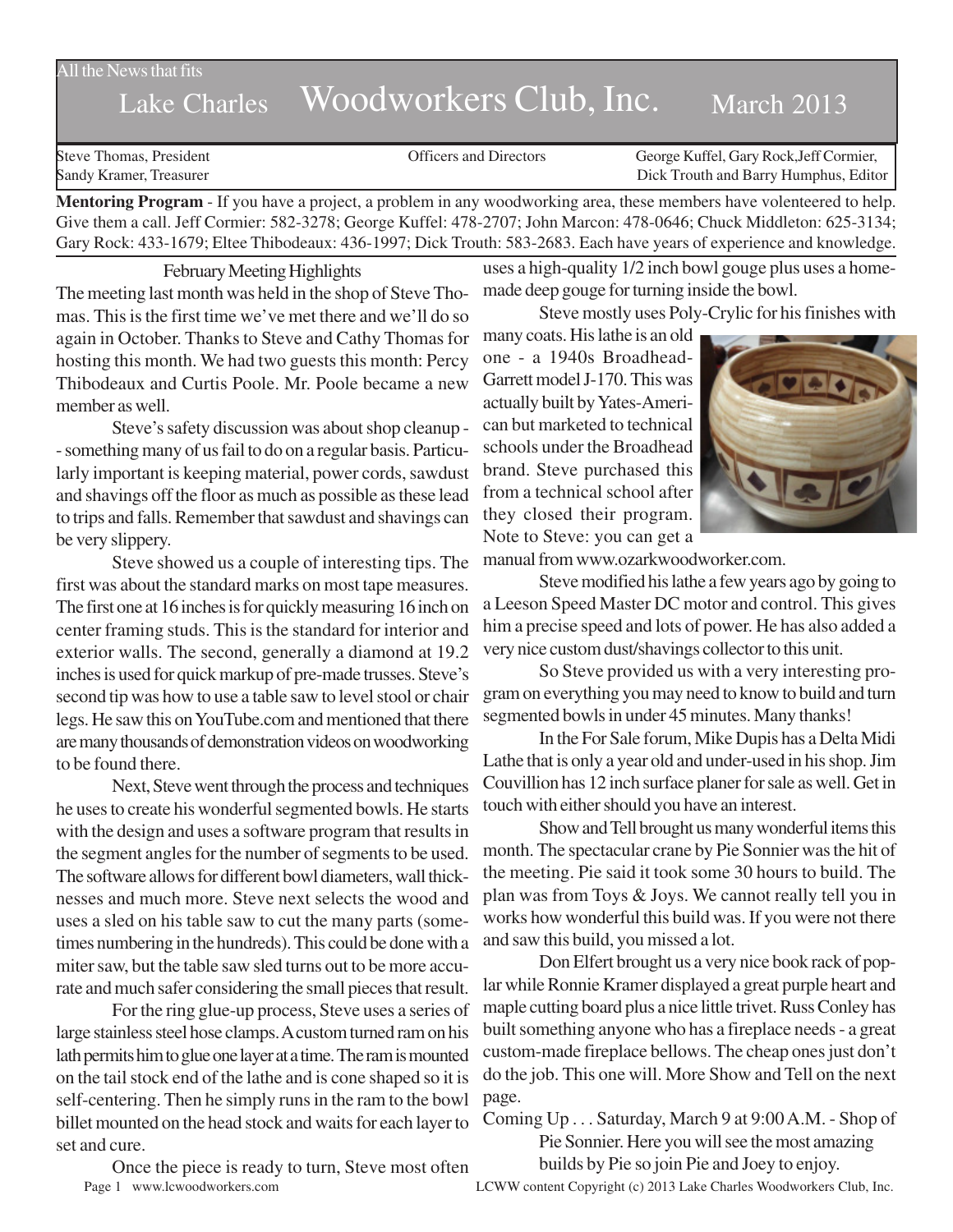



**Contuned**  $I$  W Anderson brought us

water oak plant stand which was also the Bring Back Item. J.W. makes such beatutiful furniture and does this most every month. Thanks J.W.

Ray Kibodeaux brought us a very nice table of wormy ash. New member Curtis Poole presented a tupolo wood carving of a goose and



rabbit and more. But Ray also brought us some beatiful custom planes he had constructed. These were very special. Joe Comeaux is still turning gifts for his relatives and these



included three great Kaleidoscopes. Mr. Eltee Thibodeaux constructed a very nice bird house built specifically for blue birds that included a waste disposable feature from a plan. Great work Eltee.

Gary Rock brought us some wonderful work as al-

ways - a firewood burl oak bowl that was decorated with wood burning and finished with many coats of wipe-on poly. Gary got his wood burning kit from Craft Supply.

a great Conley won the great Stines gift card. John Griffith won the Bring Back Item and Russ

Joe Comeaux also discussed the future of the Bring Back Item and we agreed that this will continue.

## Quality Miters Matter

Few tools can match a mitersaw for portability and quick setup. But the real test for woodworkers comes down to this: Can it make clean, accurate cuts day-in and day-out in a workshop setting?

The answer is a qualified "yes." Right out of the box, most popular brand mitersaws deliver furniture-quality cuts. But even the best saws will yield better results if you put it into action.

From Bosch to Skill, there are a great many compound mier saws on the consumer market.

The compund miter saw gets its name from the fact that it cuts from 45 degrees both left and right. Some models cut beyound these angles so check the model with which you have an interest to make certain this is the capacty you need. But a compound saw also makes angle cuts at least left and in some to the right as well. In general, they go to at least 45 degrees but as above, some models can go beyound this angle. Just make certain that, particularly to the right (that is, a dual bevel saw), you have the needed clearance.

Other considerations are the back fence supports. Good models have movable ones and others are fixed. For small peices, a movable fence comes in handy. In other words, the back fence slides in and out to accomidate short work pieces.

Another consideration are the hold-downs with these units. You could use a clamp from your collection, but a builtin hold-down affords better control and much more safety. Note how they work before you make a purchase and be certain that you understand if they will do the job you need.

One of the things I've added to my Delta compound miter saw is a laser guide. There are some untis that come with these as an option but these are also available as aftermarket add-ons. These vary in cost from \$15 to about \$30 and replace the outside (left) large washer. They generally work by switching the laser unit on then running the saw. The force of the turning of the saw lights up the laser. The key is the setup so should you do this add-on. You may have to make slight adjustments for your particular saw but the results are great as you can believe as you will get super accurate cuts on your saw. *Barry Humphus*.

Page 2 Lake Charles Woodworkers Club, Inc.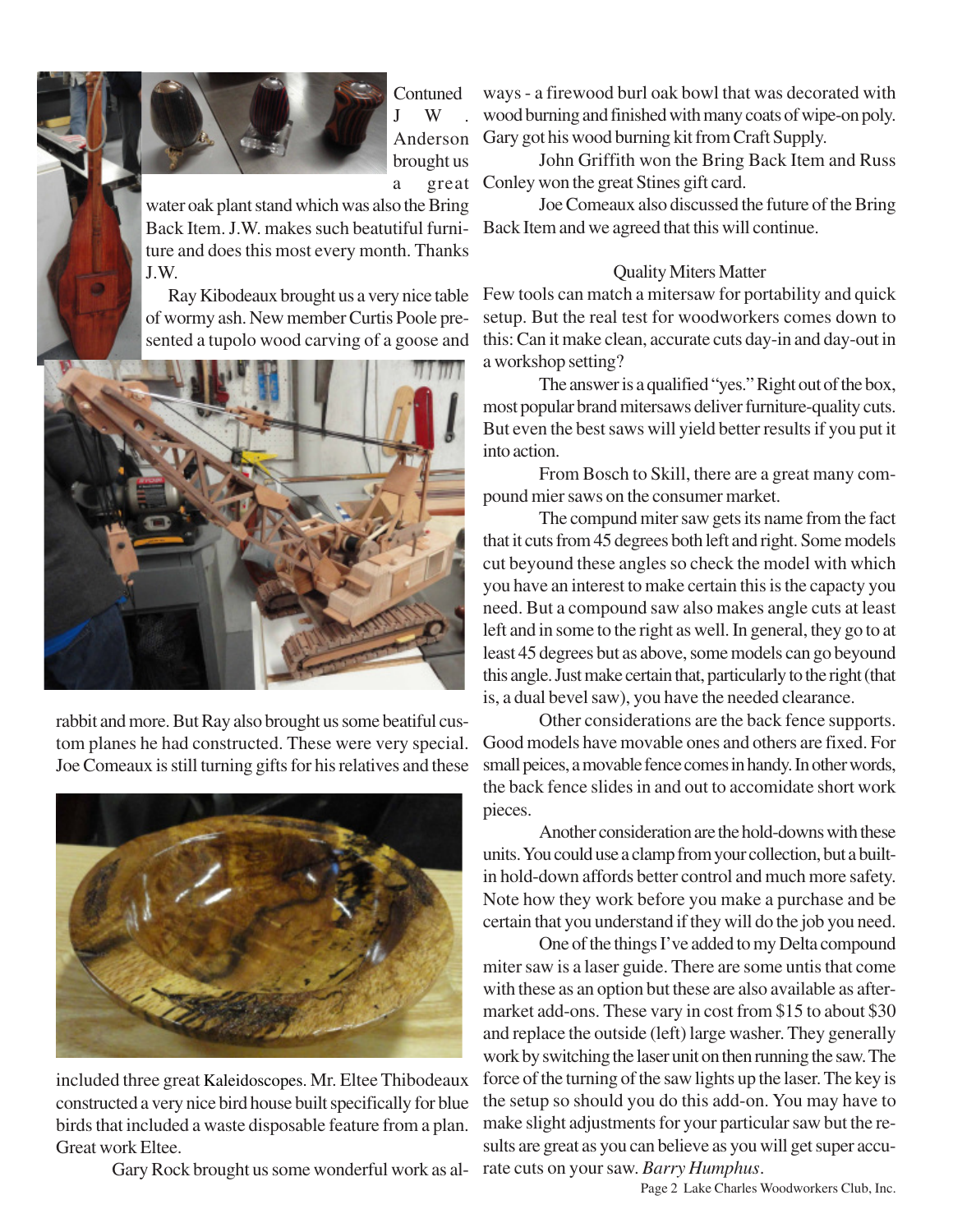## Load the Mobile Casters

If your workshop isn't quite large enough -- and whose is - you can alleviate a lot of annoyances by making shop equipment mobile. Need to make the best use of your limited space? Want to handle materials more easily? For these and many other problems, the solution just might be as simple as putting something on wheels.

The stem on a typical light-duty furniture caster snaps into a socket. Therefore you must purchase both the caster and the socket. Casters provide a great way to make equipment movable, but using the wrong ones can bring you to a screeching halt.

First consider how heavy the load may be. Begin your quest for the correct caster by determining the weight of the load you'd like to roll around. You don't have to accurately calculate the weight down to the last ounce; a realistic estimate is good enough. When you're estimating, though, be generous. (The manufacturer's shipping weight is a handy figure to use for tools and equipment.)

Take everything into account as you calculate the load. Include not only the weight of the tool, motor, and stand, but also the weight of any accessories -- outfeed rollers or table extensions on a tablesaw, for instance.

Consider your usual shop practices as well. If, for example, you routinely flop full sheets of 3/4" plywood or particleboard onto your tablesaw for cutting, figure on another 100 pounds of load on the casters carrying the saw.

Once you've determined the total weight, divide it by the number of casters you'll be using -- probably four - to find the minimum load rating necessary for each one. If you want to put four casters on a tablesaw weighing 270 pounds, each will need to support 67 1/2 pounds. You'd be safe buying casters rated at 75 pounds, but ones tagged for a 50-pound limit probably wouldn't hold up well under normal usage.

Determining the caster load this way assumes even weight distribution. But, the weight may be biased. For instance, the headstock end of a lathe weighs more than the tailstock end. To put the lathe on four casters, play things safe by dividing the weight by two or three instead of four. Generally, you can't go wrong choosing heavier-duty casters for any application.

You can attach caster in many ways. Casters commonly mount with either stems Which style to use depends on the item you're mobilizing.

Plate-mount casters are just the ticket for attaching to a solid flat surface, such as the bottom of a box or platform. Legs usually take stem-mount casters.

For a steadier stance, mount the casters as far as possible from the center of the load. Often you can improve balance and stability by attaching them to outriggers.

To install plate-mount casters, simply position the caster, mark the mounting holes, and drill them. Then, attach the caster with nuts, bolts, and washers. The washers are important - always use them for these installations.



To install the socket for a stem-mount caster, drill a hole the size of the socket's outside diameter straight into the bottom of the leg. Drill about 1/4" deeper than the length of the caster stem. Drive the socket into the drilled hole, then snap the caster into it. Non-socketed stem-mount casters fit into a hole the same size as the stem diameter.

Plate-mount casters, available in fixed-wheel and swiveling styles, generally mount with four bolts (but sometime three). Plate size, hole size, and hole spacing vary among different casters. Plate mounted casters are generally ones that can carry more weight than stem types.

There are three types of stems you'll find. The split ring on the shank that holds it in place. The threaded stem screws into a 3/8 - 16 thread on many manufactured items, but could be installed through a hole with a nut and washers. The plain-stem caster fits a socket that has a retaining ring inside.

You can get most of these from standard suppliers such as Rockler, Wood Craft and others. You can also get many different models from local suppliers such as Stines, Lowes and Home Depot. One of the larger collections can be found at the local Harbor Frieght store as well.

George Kuffel and I did a caster job a couple of months ago for his large generator. What we purchased were the inflated wheel casters, a collection of bolts, nuts and washers plus threaded rods for the axels. In an afternoon we put his heavy generator on wheels. If the supplier had a swivel wheel set of casters, we would have added this as well.

In any case, going mobile can be good should your shop have limited space. *Barry Humphus*.

## Remember the Date

This may be the last issue of the Lake Charles Woodworkers Newsletter that you receive should you decide not to renew your membership. Come to the next meeting and pay your dues or simply mail the \$20 to Treasurer, 6821 Brnbury Rd, Lake Charles, LA 70605.